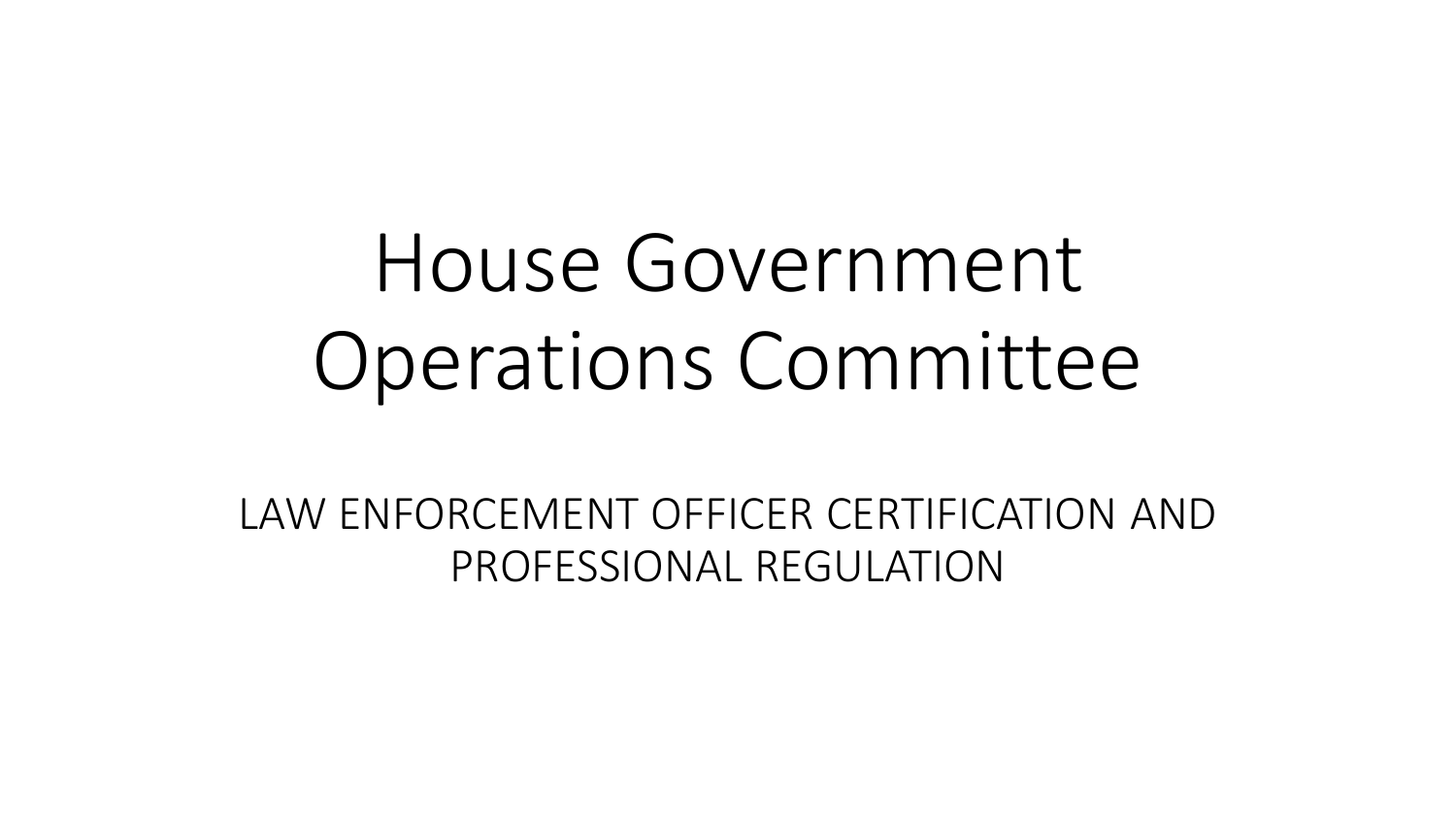## Government operations committee jurisdiction

- •General government structure
- •Elections
- •Lobbying
- •Public safety
- Professional regulation

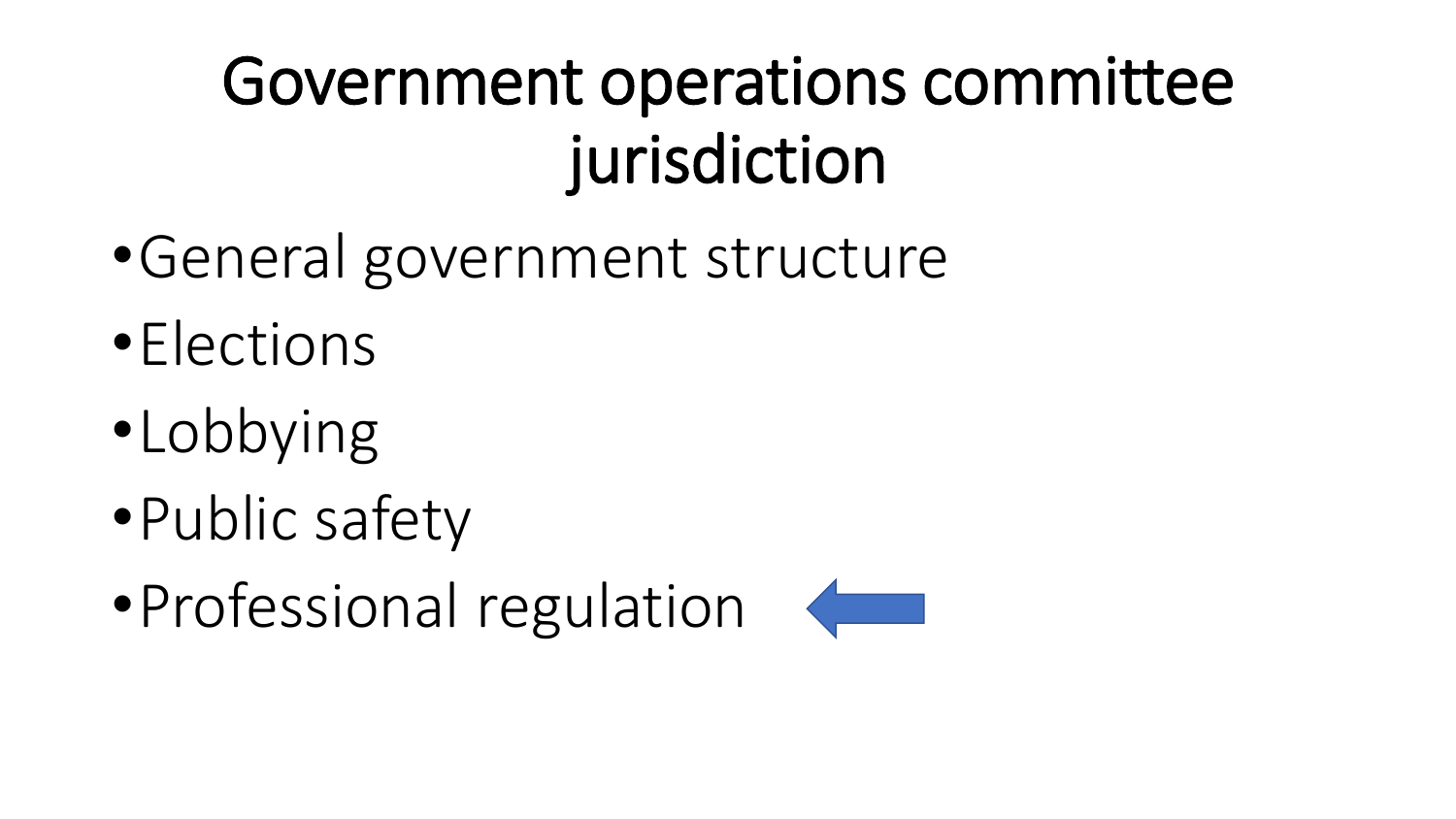### Professional regulation of law enforcement

- Law enforcement officers are professionally regulated by the Vermont Criminal Justice Council
- Governed by 20 V.S.A. ch. 151, subchapter 2.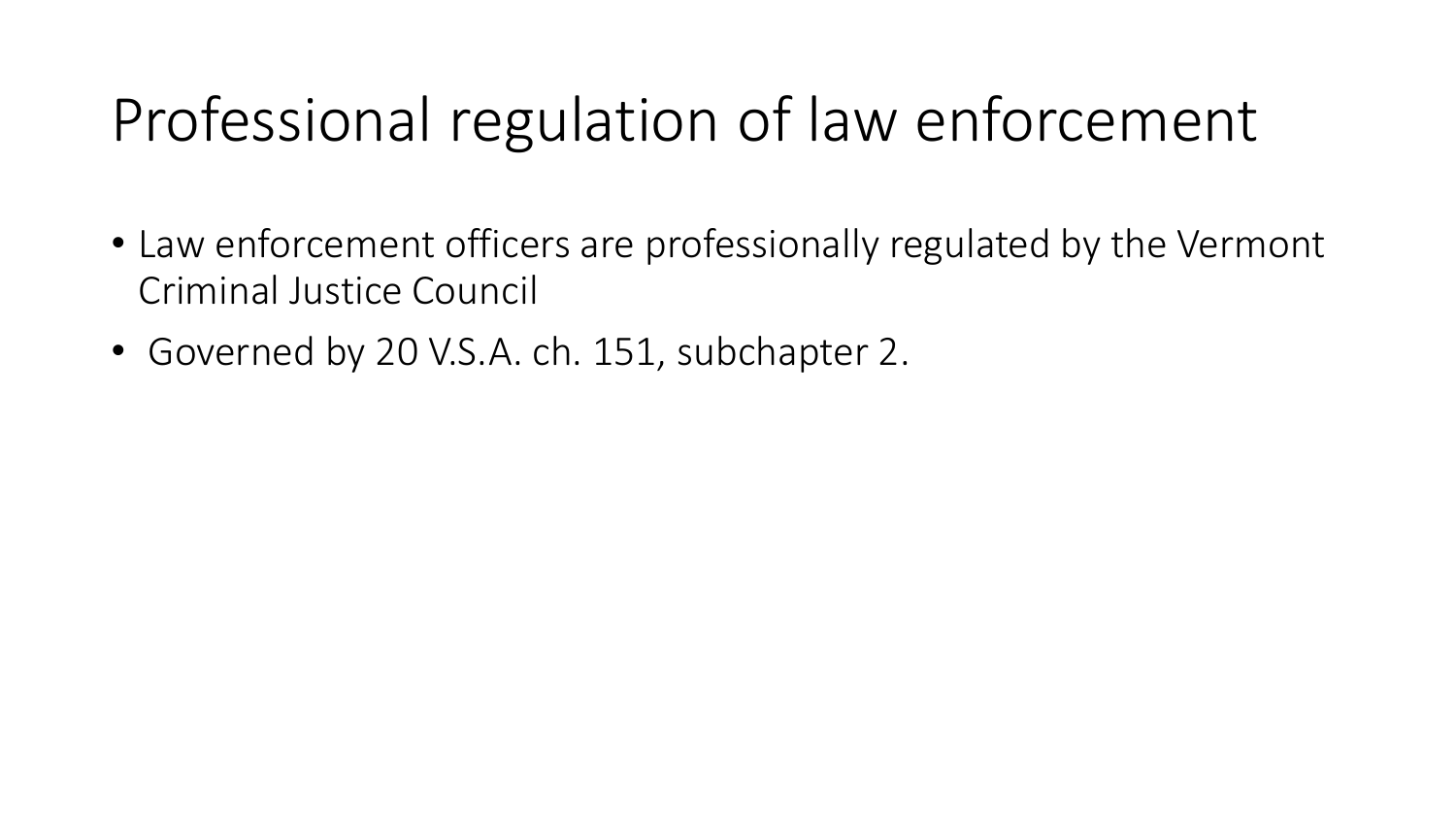### Creation and purpose of Council: 20 V.S.A. subchapter 1

The Council is created to:

- encourage and assist municipalities, counties, and governmental agencies of this State in their efforts to improve the quality of law enforcement and citizen protection by maintaining a uniform standard of basic training for law enforcement applicants and in-service training for law enforcement officers; and
- maintain statewide standards of law enforcement officer professional conduct by accepting and tracking complaints alleging officer unprofessional conduct, adjudicating charges of unprofessional conduct, and imposing sanctions on the certification of an officer who the Council finds has committed unprofessional conduct.

The Council shall offer and approve continuing programs of instruction in up-to-date methods of law enforcement and the administration of criminal justice.

It is the responsibility of the Council to encourage the participation of local governmental units in the program and to aid in the establishment of adequate training facilities.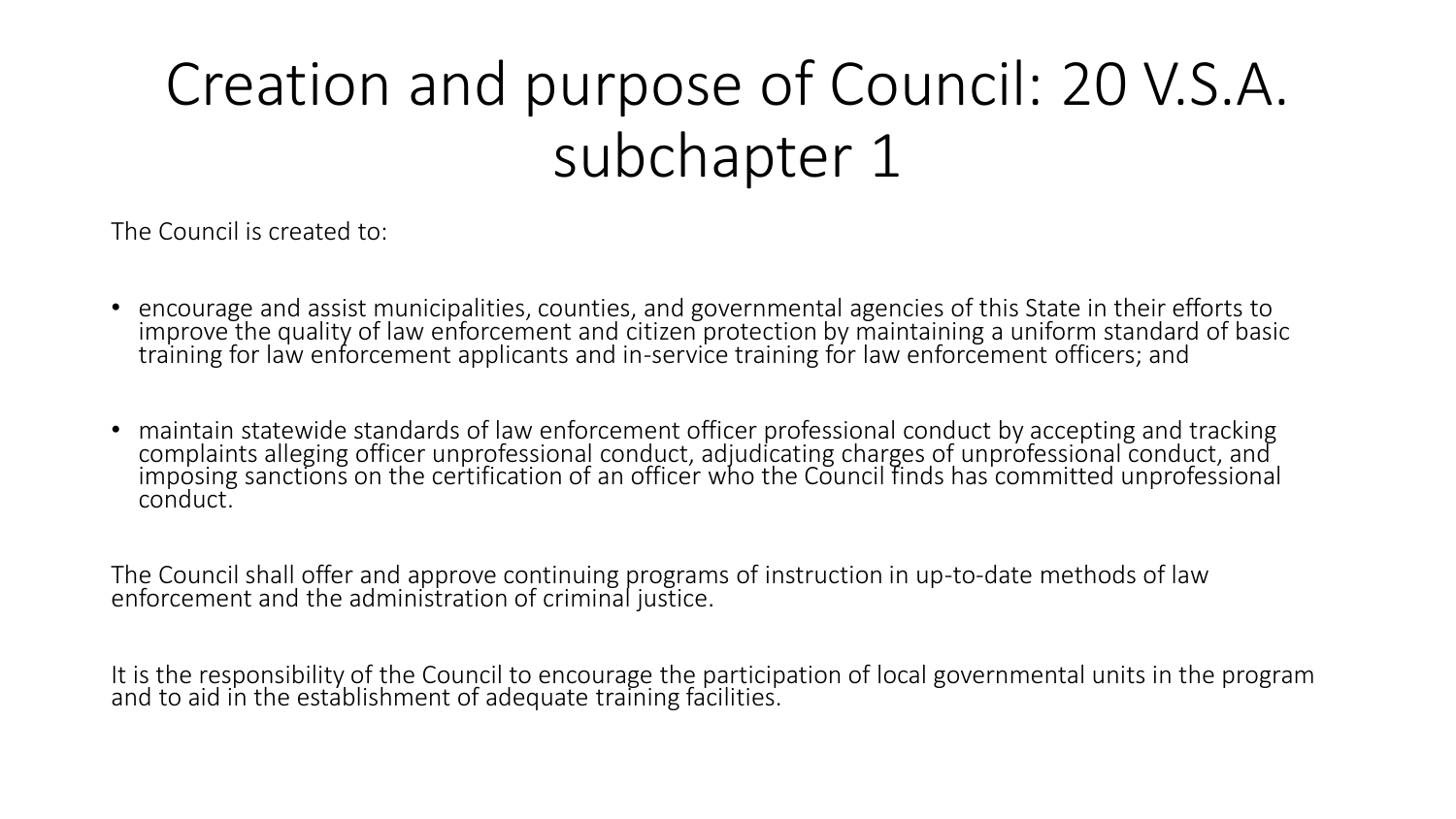Chapter 151, subchapter 2: Unprofessional Conduct Law enforcement certification, generally

- VCJC (Council). The Vermont Criminal Justice Council certifies law enforcement officers. 20 V.S.A. §2358.
- Certification is required.
	- Unless the Council by rule waives certification, a person must be certified to exercise law enforcement authority. 20 V.S.A. §2358(a)
	- The option for an elected official (ie., a sheriff or constable) to exercise law enforcement authority without certification was repealed on July 1, 2012 via 2008 Act No. 195.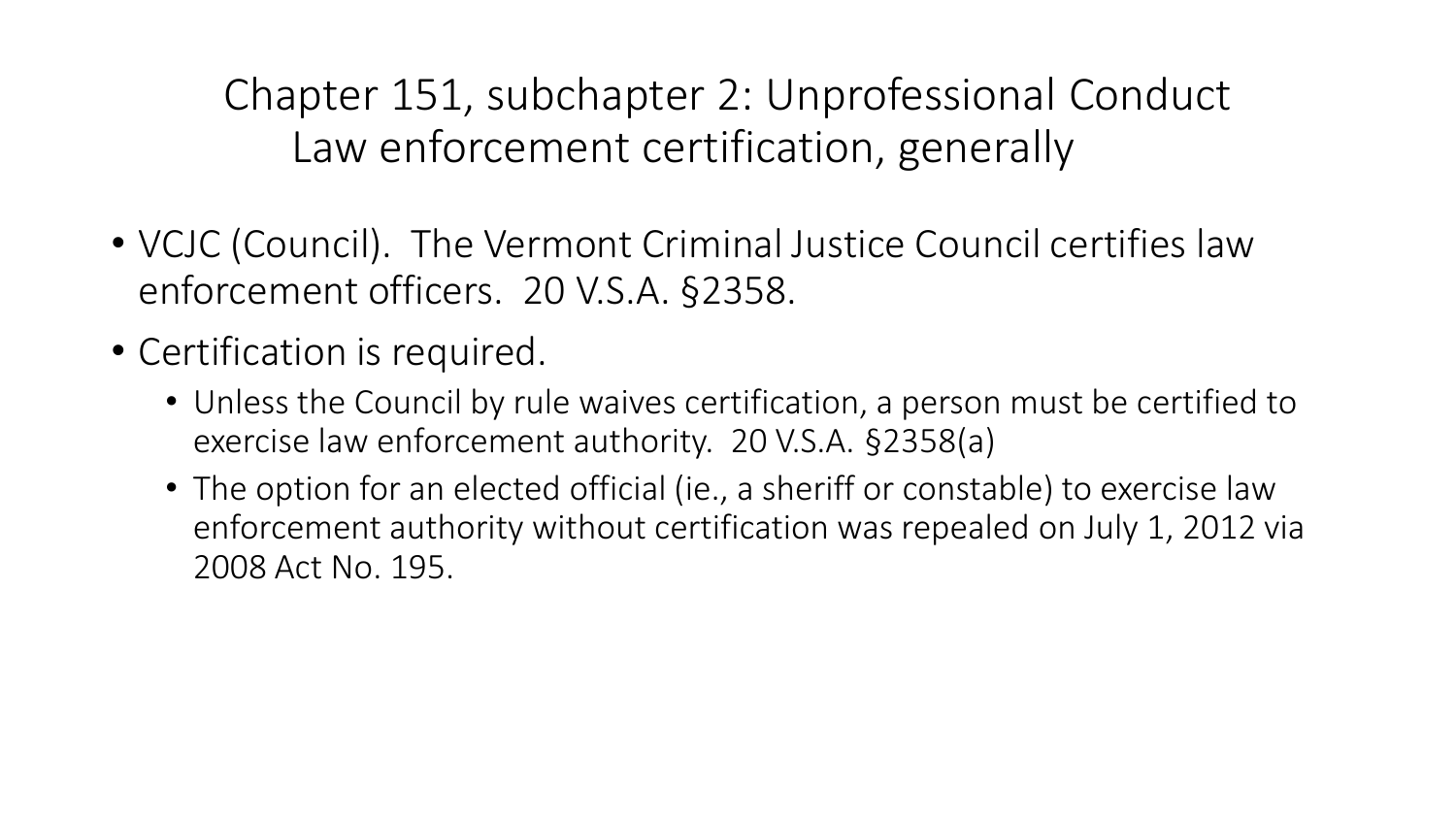#### Law enforcement officer definition

- Defined in 20 V.S.A. §2351a. This section requires a person to be employed by a law enforcement agency in order to be a certified law enforcement officer.
- "Law enforcement officer" means a member of the Department of Public Safety who exercises law enforcement powers; a member of the State Police; a Capitol Police officer; a municipal police officer; a constable who exercises law enforcement powers; a motor vehicle inspector; an employee of the Department of Liquor and Lottery who exercises law enforcement powers; an investigator employed by the Secretary of State; a Board of Medical Practice investigator employed by the Department of Health; an investigator employed by the Attorney General or a State's Attorney; a fish and game warden; a sheriff; a deputy sheriff who exercises law enforcement powers; a railroad police officer commissioned pursuant to 5 V.S.A. chapter 68, subchapter 8; a police officer appointed to the University of Vermont's Department of Police Services; or the provost marshal or assistant provost marshal of the Vermont National Guard.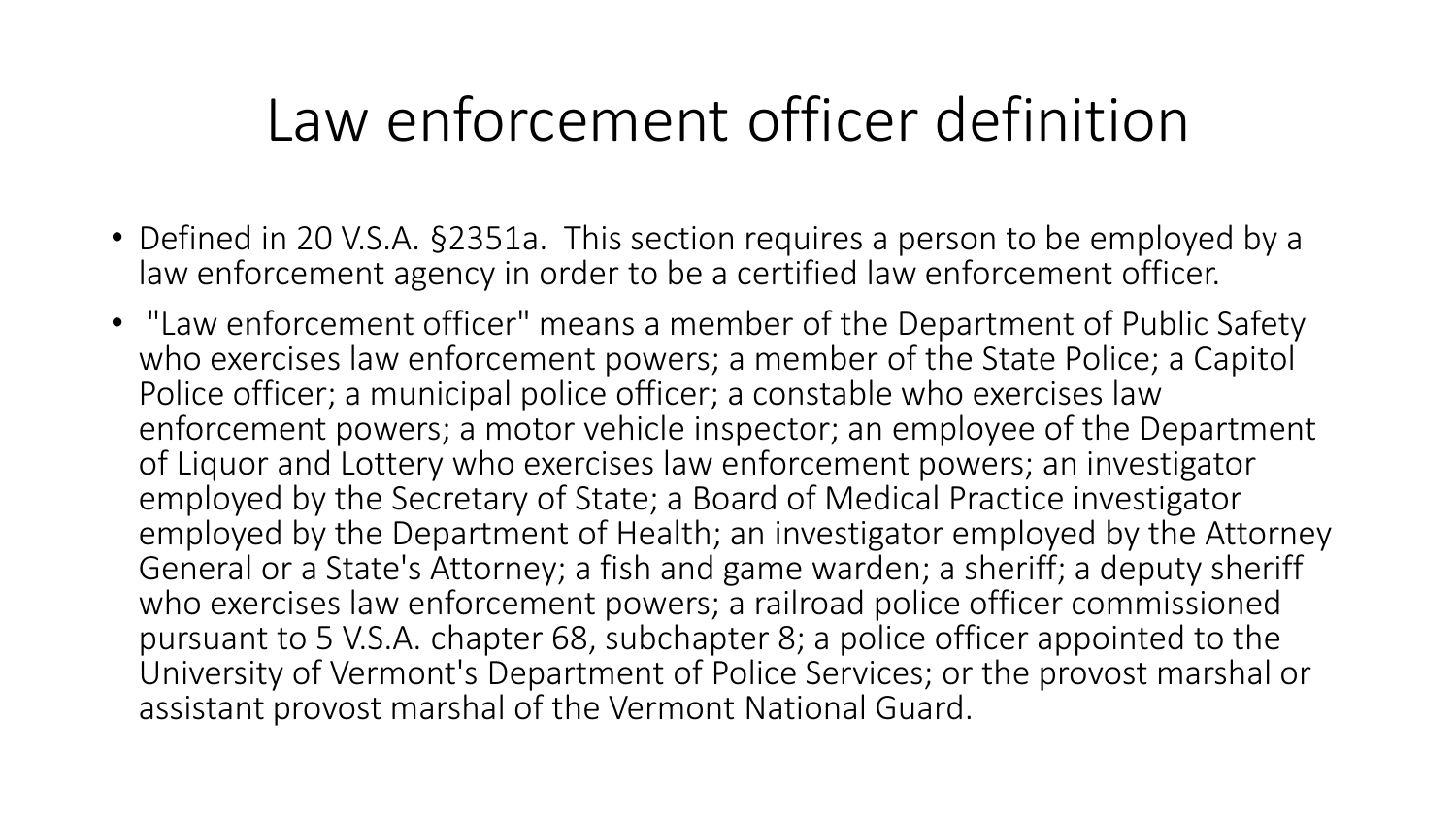#### Levels of certification: 20 V.S.A. §2358(b)

- Level I: limited to security, transport, vehicle escorts, and traffic control. These officers may react in specified emergency situations, but must call upon an officer certified to respond and assume authority over the incident.
- Level II: limited to specified crimes. These officers may also practice in additional areas approved by the Council if they obtain special training or certification. These officers may also react in specified emergency situations, but if not within the officer's scope of practice, they must call upon an officer certified to respond and assume authority over the incident.
- Level III: full law enforcement authority.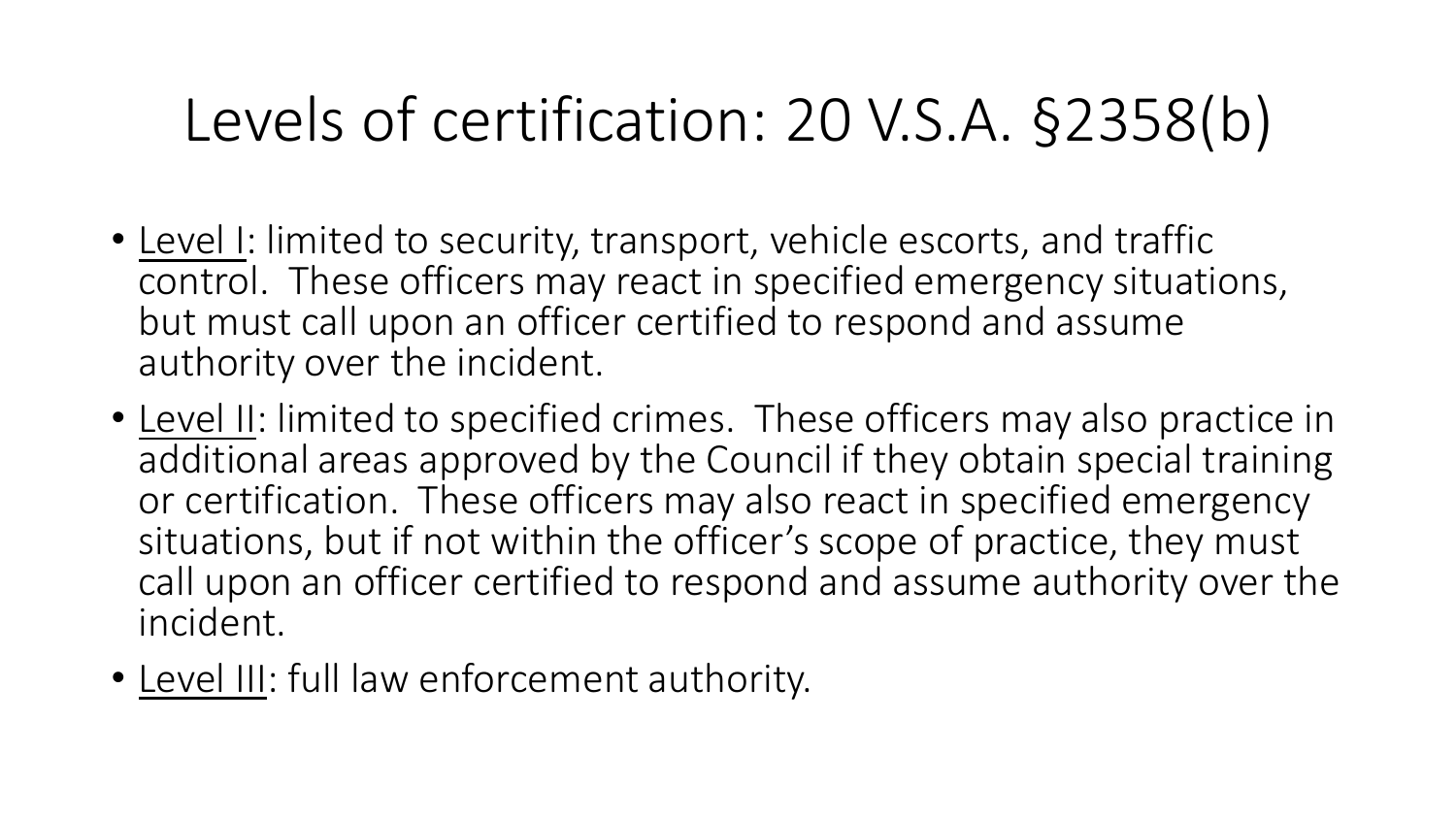#### Professional regulation

- The Council also professionally regulates LEOs under the provisions of 20 V.S.A. ch. 151, subch. 2(unprofessional conduct).
- This subchapter:
	- Defines what constitutes unprofessional conduct for all of the State's certified LEOs and organizes that conduct into 3 categories:
		- Category A (specified crimes);
		- Category B (gross professional misconduct); and
		- Category C (misconduct pertaining to Council processes or operations). 20 V.S.A. §2401.
	- Requires each agency to adopt an effective internal affairs program to manage complaints, investigate unprofessional conduct complaints, and report to the Council alleged unprofessional conduct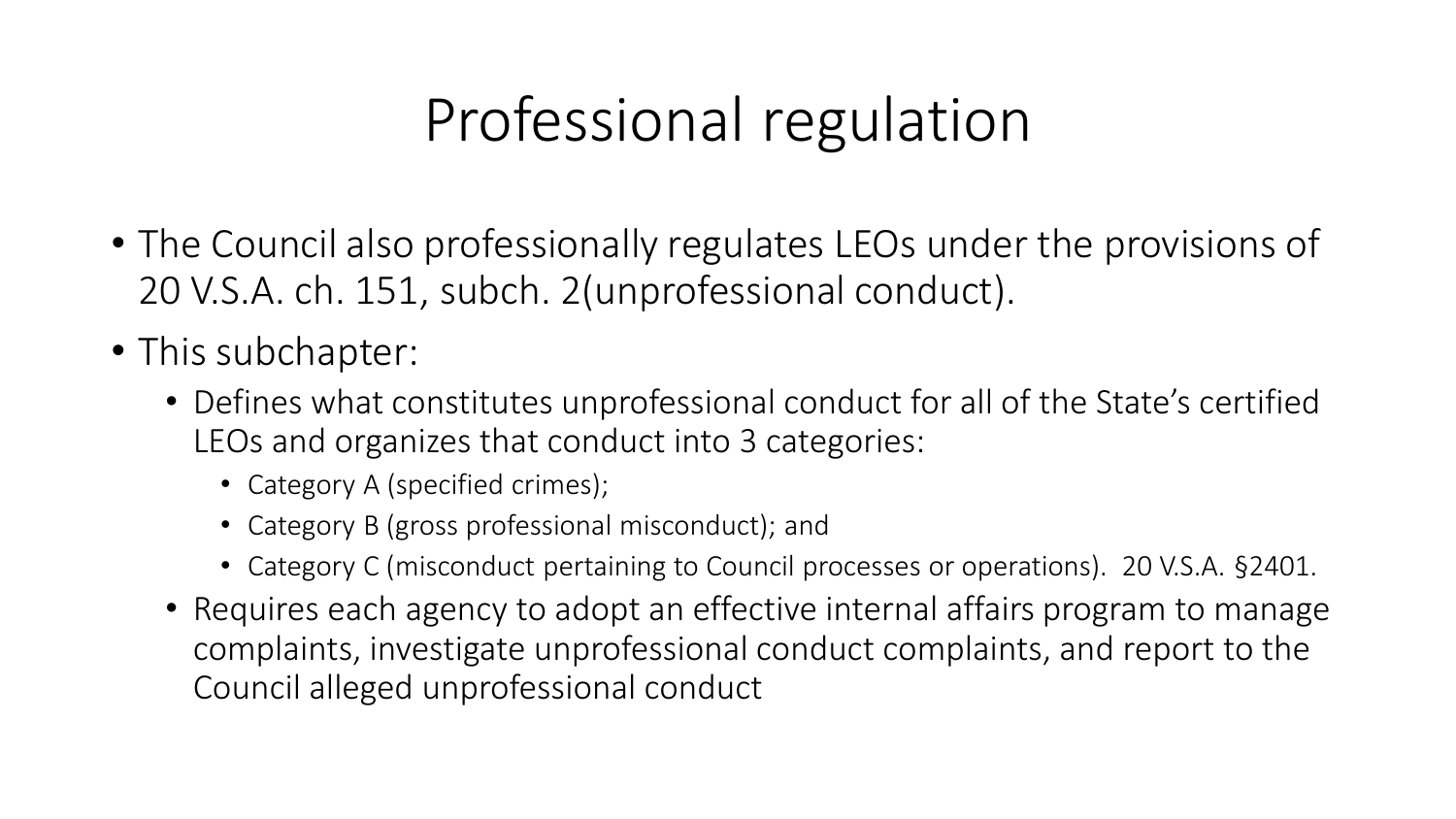#### Professional regulation, continued

- 20 V.S.A. ch. 151, subch. 2 (unprofessional conduct) also:
	- Permits the Council to warn, suspend, or revoke an LEO's certification upon a finding of unprofessional conduct, 20 V.S.A. §2406, except for first offenses of Category B conduct, 20 V.S.A. §2407.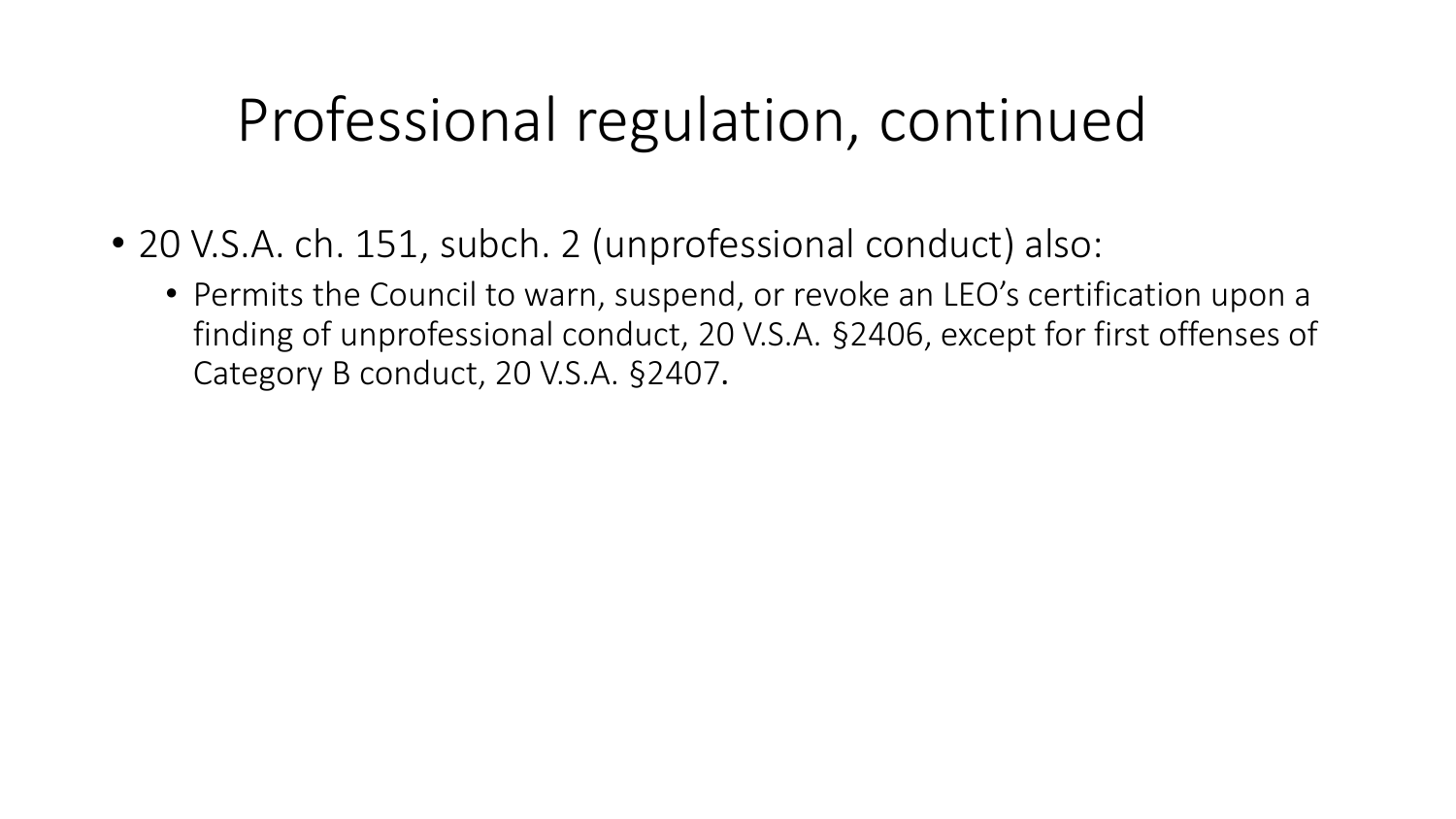#### 2020 Act No. 147 (S.219): An act relating to addressing racial bias and excessive use of force by law enforcement

- Makes State grant funding to law enforcement contingent on the Sec. of Administration or designee confirming that the agency has complied with race data reporting requirements within the past six months.
- Requires the roadside stop data collected by law enforcement to include data on law enforcement use of force, including threatened force. Defines physical force to include use of force greater than that required to handcuff a compliant person. Requires that the data collected be sent to the Executive Director of Racial Equity, and that it be posted in a manner that is analyzable, accessible to the public, clear, and understandable.
- Amends unprofessional conduct parameters for law enforcement by adding the following new conduct to "category B" misconduct in the unprofessional conduct chapter:
	- Using a prohibited restraint on a person (defined as the use of any maneuver that applies pressure to the neck, throat, windpipe, or carotid artery that may prevent or hinder breathing, reduce intake of air, or impede the flow of blood or oxygen to the brain).
	- Failing to intervene and failing to report to a supervisor when an officer observes another officer using a prohibited restraint or otherwise using excessive force on a person.
- Creates a new crime prohibiting law enforcement from using certain types of restraints that cause serious bodily injury or death. Imposes a 20-year maximum prison sentence or 50k fine, or both.
- Requires the Department of Public Safety to equip all Vermont State Police with video recording devices by August 1, 2020.